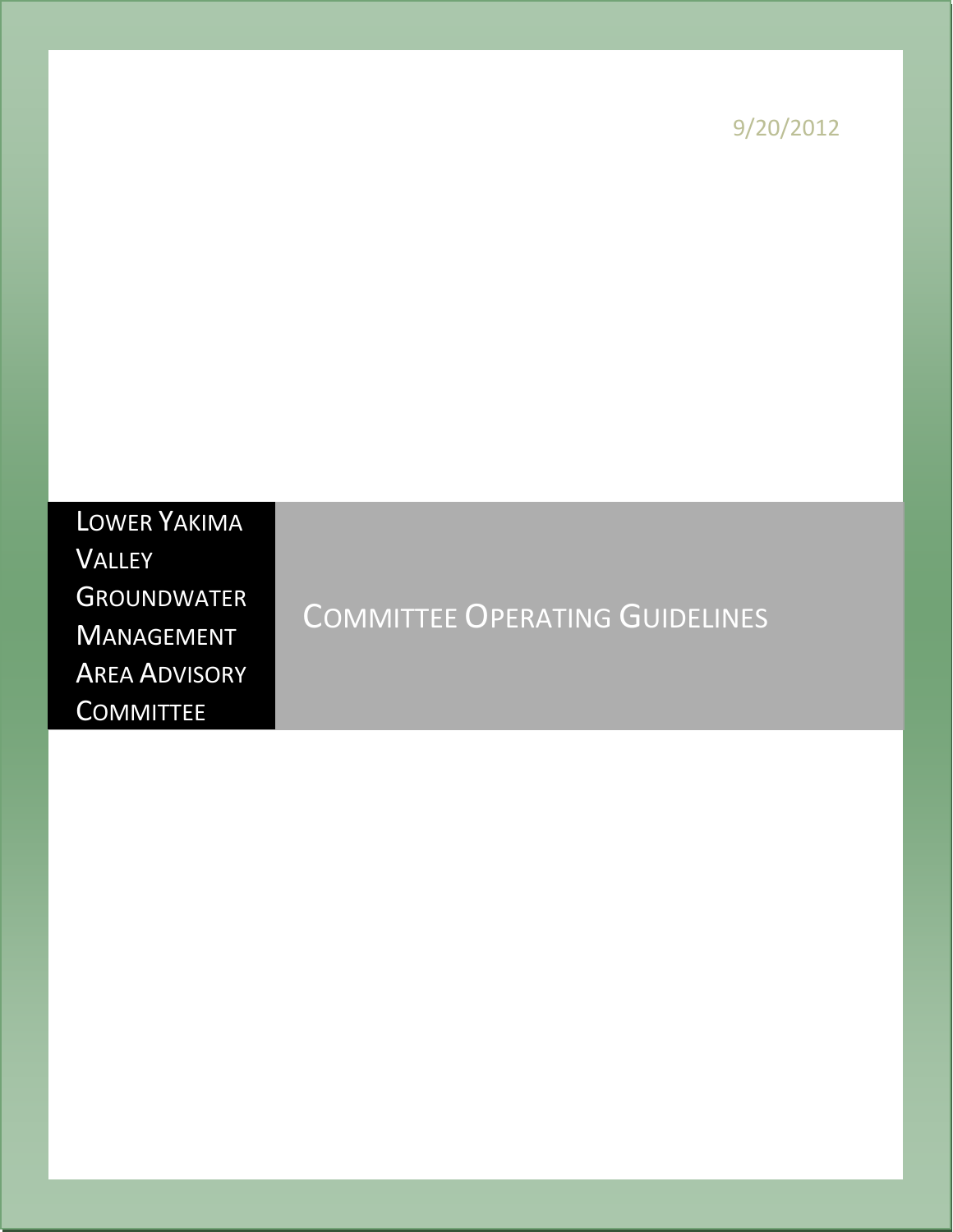#### **ADVISORY COMMITTEE PROCESS GUIDELINES**

# **Foundational Information**

- **Convener:** Yakima County as Lead Agency. Washington Department of Ecology provided start-up funding to the County through an Interagency Contract.
- **Project name:** Lower Yakima Valley Groundwater Management Area (GWMA) Advisory Committee (GWAC)
- **Purpose:** The GWAC will chart the direction and actions of the groundwater program. The GWAC will work collaboratively with Yakima County and other key agencies to implement strategies to reduce nitrate contamination concentrations in groundwater below state drinking water standards.
- **Scope:** The GWMA area encompasses the Lower Yakima Valley from Union Gap to Benton City, minus the Yakama Reservation. The primary long-term goal of the GWMA is to reduce concentrations of nitrate in groundwater to below Washington State drinking water standards.

#### **Participation**

- **Participation:** Participating organizations and agencies were invited to nominate members and alternates for the GWAC. These were then appointed by Washington Department of Ecology Director Ted Sturdevant. Other persons or groups that are able to provide important technical or other information useful to the committee will be invited to participate as appropriate.
- **Alternates:** Members are encouraged to attend all meetings. In the event that is not possible, members can designate their alternate to share their "seat." Members and alternates will share a binder (unless other arrangements are made), and are encouraged to keep each other up-todate on pertinent information throughout the process. In the event both participant and alternate are present at a committee meeting, only the participant or the alternate will sit at the table, not both.
- **Participant interests:** GWAC members represent a broad diversity of interests and perspectives. Members are viewed as formal representatives of individual organizations or constituencies; however, they are not expected to officially sign off on any recommendations or other products as a representative for their organization or constituency. Members are strongly encouraged to provide ongoing communication and exchanges throughout the process with people/groups sharing similar interests outside the GWAC and bring those communications.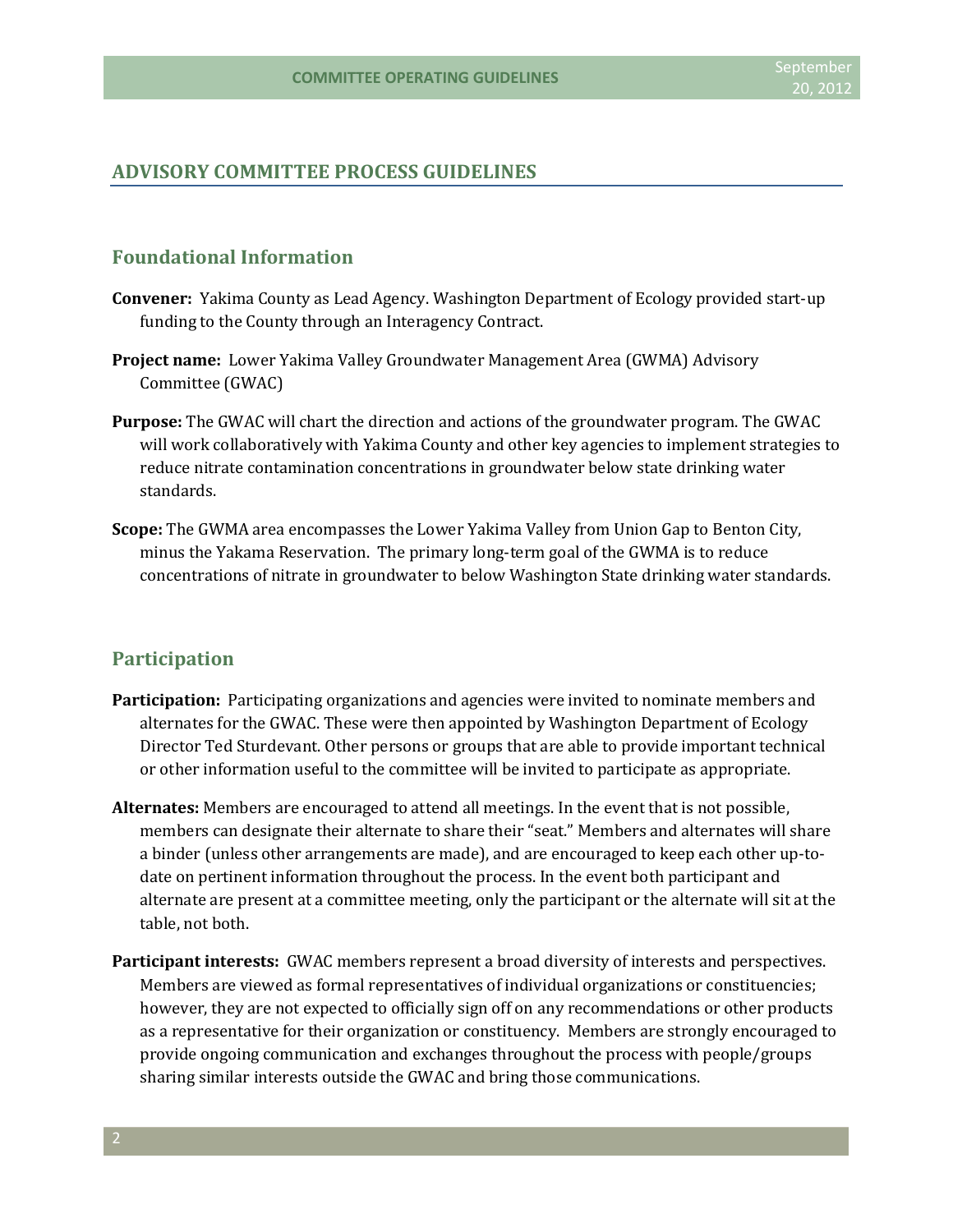**Quorum requirement:** There is a quorum requirement. 17 of the 23 committee members (or their alternates) must be present for the committee to make decisions and/or recommendations on behalf of the group.

### **Roles and Responsibilities**

- **Advisory Committee Members**: GWAC members bring their unique perspectives to the table, and are encouraged to work collaboratively with other interests in developing recommendations for the Groundwater Management Program. It is hoped that members will become informed about the issues, contribute useful information to the deliberations, and serve as an accurate and objective information conduit with others outside the GWAC who have similar interests. Specifically, GWAC members will:
	- Review technical information and analyses to understand the scope of the problem, and potential approaches to the problem and their impact on the community.
	- Serve as a liaison to the public and/or their agencies (as appropriate) by networking effectively outside the GWAC with people or groups with similar interests to provide broad input to the discussions.
	- Bring a valuable and informed perspective, and contribute useful information to the process.
	- Work collaboratively, constructively and creatively to help develop the groundwater management program.
	- Attend meetings consistently. If an organization seat (member or alternate) is not represented at two consecutive meetings, the member will receive a reminder notification and a warning about absences. If an organization seat (member or alternate) is not represented for three consecutive meetings, the GWAC will consider whether to ask the Department of Ecology to vacate the seat and seek to refill it with a new representative from the same constituency group who will participate consistently.
	- Come to meetings prepared (do the homework).
	- Be willing and able to commit time and energy to the development of the groundwater management program.
	- Abide by the ground rules.

**Yakima County:** Yakima County will provide material support to the GWAC. In addition, the county is responsible for providing background and educational materials, identifying project constraints at the beginning of the planning process, and providing technical input and support throughout the process. Specifically, the county will: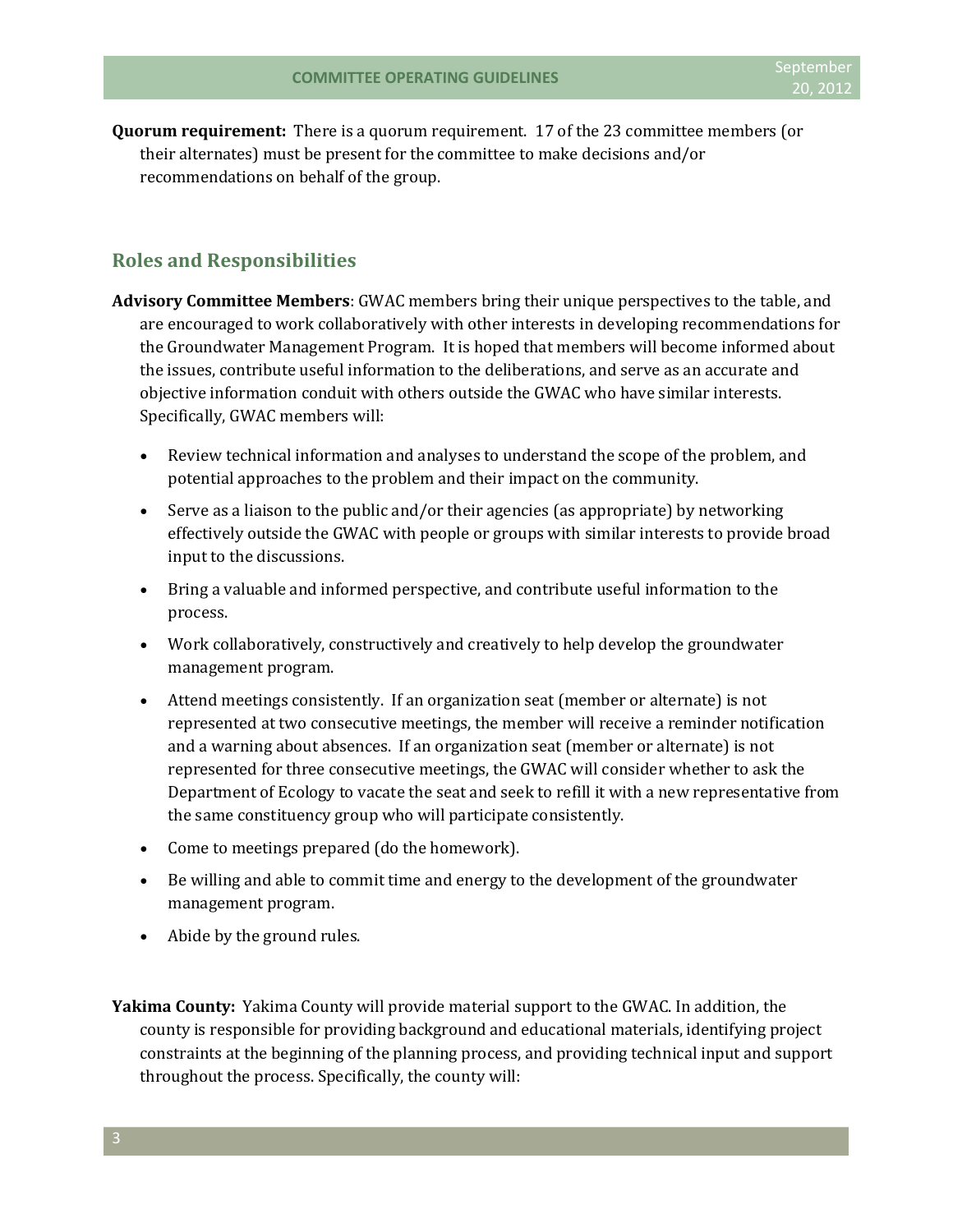- Provide available and newly developed information on data and monitoring, problem identification, measures to reduce groundwater contamination and education.
- Provide draft and/or final technical analyses to inform GWAC discussions.
- Support the GWAC in their decision-making.
- Prepare a work plan, schedule and budget for the development of the program.
- Support the GWAC's responsibilities as liaison to the public and/or their agencies by providing information in a timely fashion to allow for GWAC and constituent consultation.

**Facilitation Team:** Yakima County has contracted the services of a third-party neutral and impartial facilitation team from EnviroIssues [\(www.enviroissues.com\)](http://www.enviroissues.com/) to support the GWAC process. The facilitation team will support Yakima County and the GWAC members and maintain the integrity of the GWAC process. Specifically, the facilitator will:

- Remain neutral
- Not contribute substantive ideas.
- Help the GWAC accomplish their tasks.
- Suggest and implement process ideas.
- Help the GWAC abide by its adopted ground rules.

### **GWAC Function**

- **Decision-Making:** "Areas of agreement" on groundwater management plan elements will be developed by seeking consensus. Consensus has been reached when everyone agrees they can accept moving forward with the recommendation and will support the recommendation, and after every effort has been made to meet the interests of all members. If consensus cannot be reached, the decision will be made by a majority vote, with a majority requiring a minimum of 75% of those members or alternates present (assuming a quorum is present.) In those instances where agreement cannot be reached, the reasons for the disagreement will be noted in the project record and the dissenting voters may include a minority report. When a minority report is filed, a primary author will be identified for the purpose of representing the minority's viewpoint in discussions with the media.
- **Committee Leadership:** County Commissioner Rand Elliott will serve as the chair of the GWAC. The Chair will represent the committee by participating in setting the agenda for GWAC meetings and representing the committee's perspectives in discussions with the media.
- **Confidentiality:** The facilitation team will not share confidential communications with others nor include confidential information in GWAC documentation.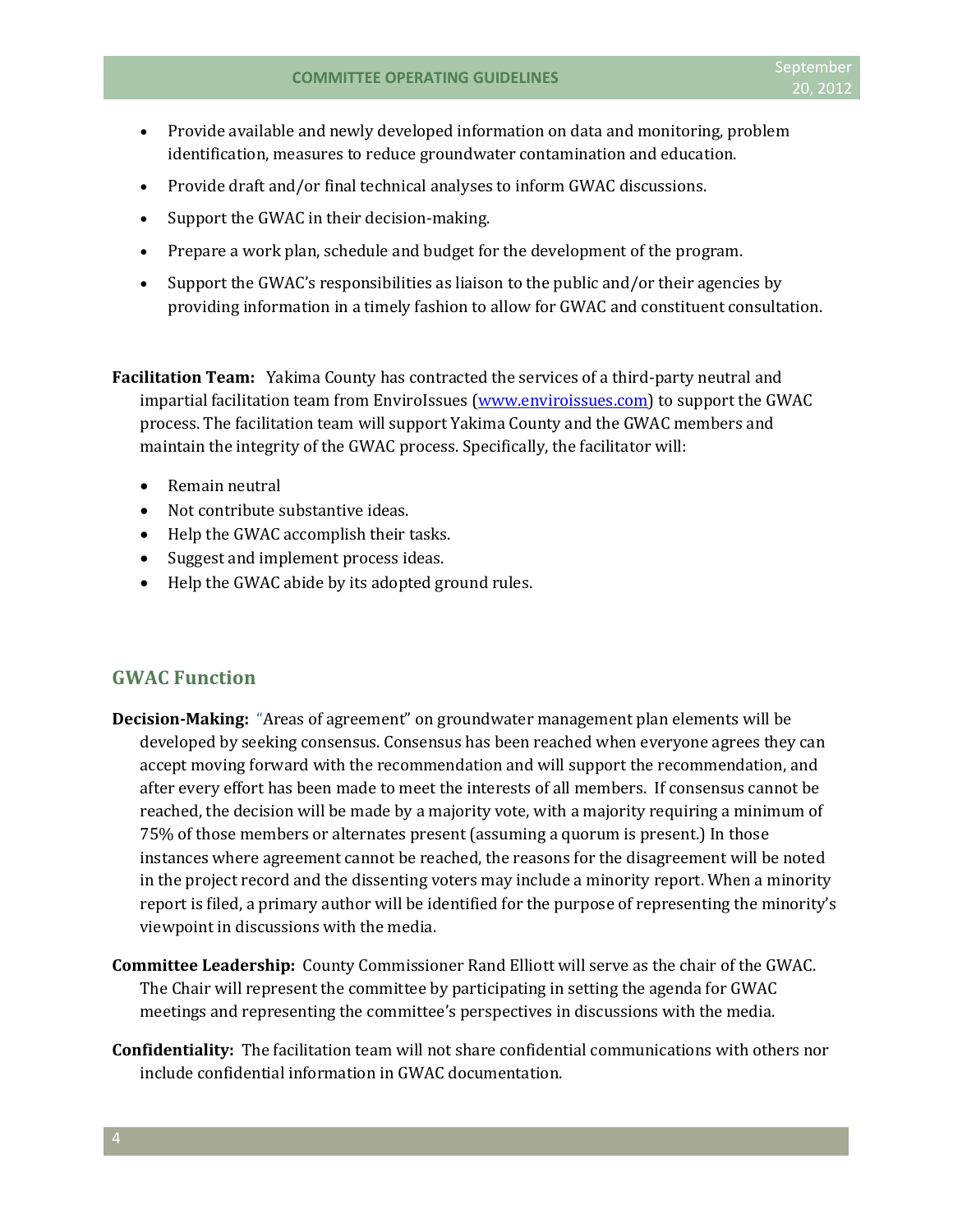**External Communications:** Members are encouraged to share accurate and objective information about the process with other people. Specifically:

- Members will avoid characterizing the views or opinions of other GWAC members outside of GWAC meetings.
- The GWAC chair will represent the committee's perspectives in discussions with the media. In the case of a minority report being filed, the minority report author will represent the minority's perspective on that issue. The chair and the minority report author will coordinate their response to media requests (i.e., notify each other of requests by the media, coordinate before contacting media, etc.)
- GWAC meetings will be announced on the County's GWMA website, and public notice shall be given for each meeting.
- GWAC meeting products, such as agendas, reports, recommendations, minority reports and summaries, will be posted on the County's GWMA website.
- Yakima County will endeavor to size e-files so as to facilitate easy downloading and review by GWAC and community members.
- Meeting summaries and other interim products will be available to members as communication aids. Members are also encouraged to share the GWMA website address to enable people to locate information related to the GWMA GWAC process.
- Translations and or interpreters will, upon request, be provided by Yakima County to ensure equal access to GWAC meetings and documentation.

#### **Communications:**

- o **Email:** Email will serve as the primary communication mechanism with the GWAC between meetings.
- o **Requests for information:** Alternate members will work through their member to request information from Yakima County staff or other technical experts.
- o **Website:** Yakima County will host and maintain a GWMA website accessible through their county website. The project website will provide links to important documents, resource materials, and contact information, and will serve other appropriate uses identified throughout the GWAC process.
- o **Contact list:** A current contact list, including email, USPS mail, and phone numbers of GWAC members will be maintained by the facilitation team. Contact information will not be released to other members without the consent of members.

# **Documentation**

**Meeting Summaries:** Yakima County will prepare meeting summaries capturing key discussion points, action items, and areas of agreement on recommendations. Meeting summaries will not